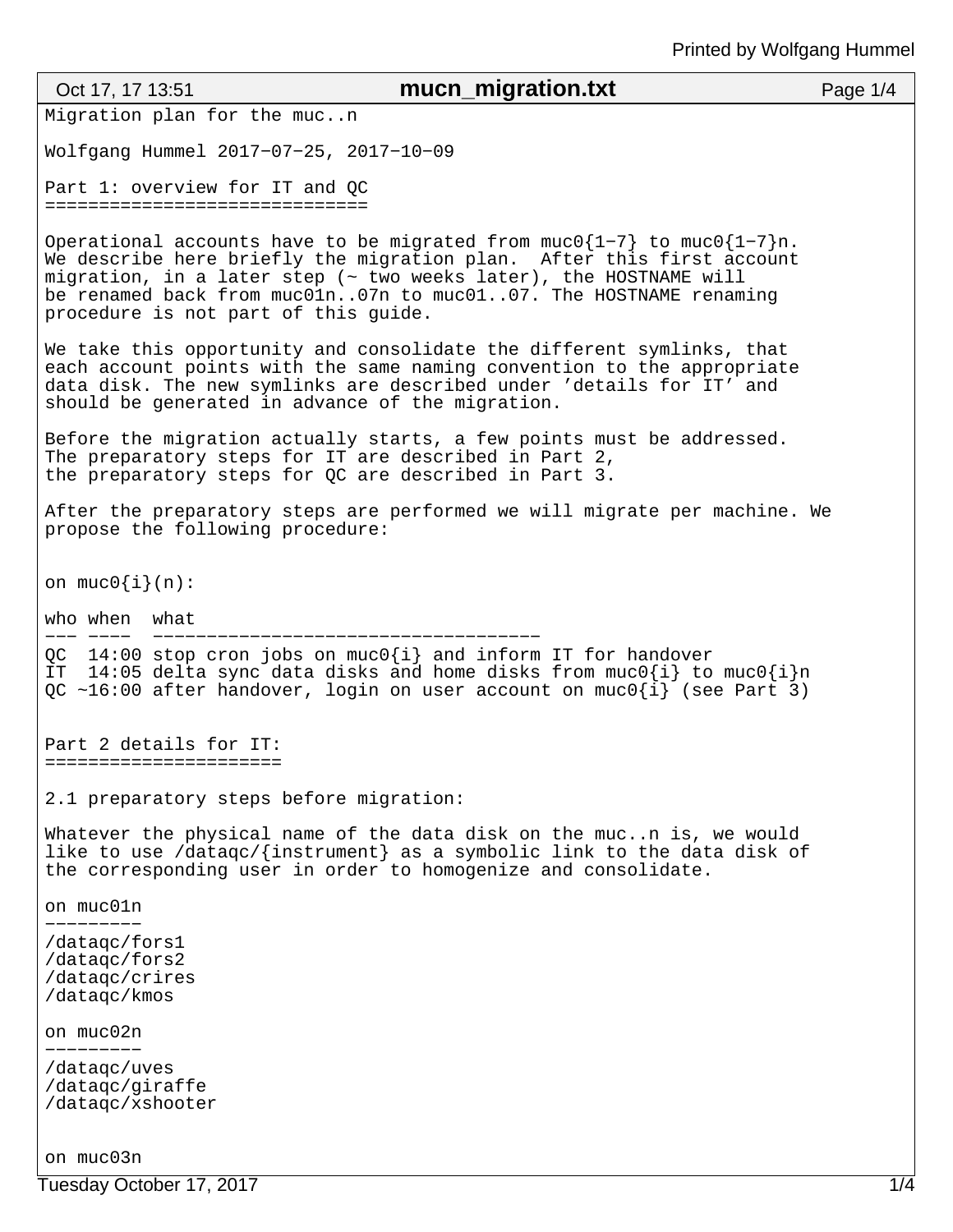## Oct 17, 17 13:51 **mucn\_migration.txt** Page 2/4

−−−−−−−−− /dataqc/vimos /dataqc/visir /dataqc/isaac /dataqc/sphere on muc04n −−−−−−−−− /dataqc/naco (for account name naco2) /dataqc/sinfoni /dataqc/hawki on muc05n −−−−−−−−− /dataqc/amber /dataqc/preimg /dataqc/pionier /dataqc/pacman /dataqc/gravity /dataqc/midi (for account name midi2) on muc06n −−−−−−−−− /dataqc/ocam on muc07n −−−−−−−−− /dataqc/vircam 2.2 For reasons to support hard coded links in the local histoMonitor HTML files, the following links must be preserved, or generated in case not being available, and they must point to the corresponding data disks mentioned above:  $muc01$ : /diska/data25/fors1 −> /dataqc/fors1 /diska/data26/fors2 −> /dataqc/fors2 /fujisan3/data/kmos −> /dataqc/kmos /diska/data32/crires −> /dataqc/crires /fujisan3/data32/crires −> /dataqc/crires muc02: /data23/giraffe −> /dataqc/giraffe /fujisan3/data21/uves −> /dataqc/uves /diska/data25/xshooter −> /dataqc/xshooter muc03: /fujisan3/data24/vimos −> /dataqc/vimos /data24/vimos −> /dataqc/vimos /diska/data24/vimos −> /dataqc/vimos /data30/visir −> /dataqc/visir /diska/data30/visir −> /dataqc/visir /datavlt/sphere −> /dataqc/sphere /data27/isaac −> /dataqc/isaac muc04: /diska/data22/naco2 −> /dataqc/naco /data22/naco2 −> /dataqc/naco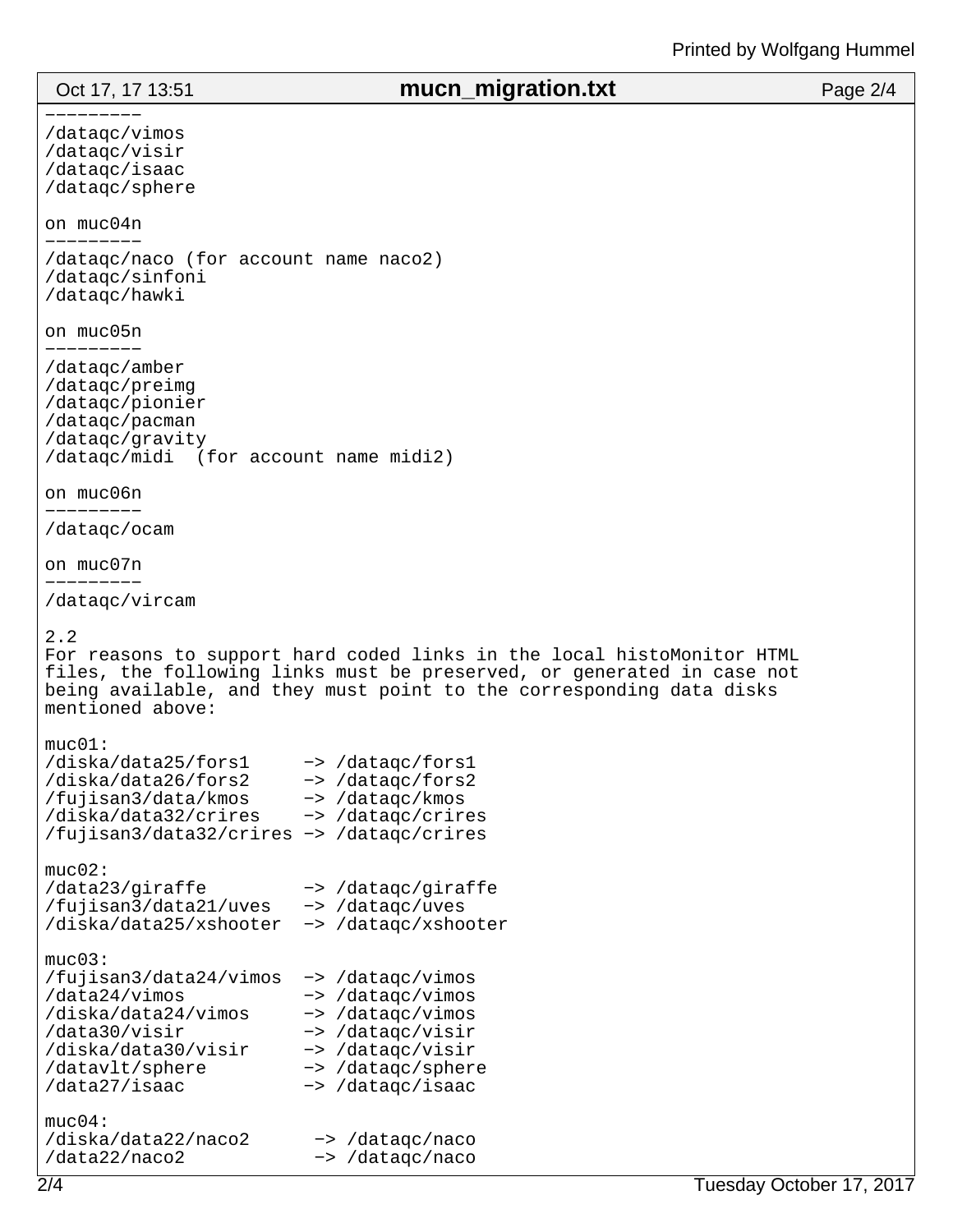| Oct 17, 17 13:51                                                                                                                         | mucn_migration.txt                                                                                                                           | Page $3/4$ |  |
|------------------------------------------------------------------------------------------------------------------------------------------|----------------------------------------------------------------------------------------------------------------------------------------------|------------|--|
| /diska/data21/hawki<br>/fastcache/qc/hawki<br>/fujisan3/qc/hawki<br>/diska/data29/sinfoni<br>/fujisan3/data29/sinfoni -> /dataqc/sinfoni | -> /dataqc/hawki<br>-> /dataqc/hawki<br>-> /dataqc/hawki<br>-> /dataqc/sinfoni                                                               |            |  |
| muc05:<br>/data28/gravity<br>/data28/midi2<br>/diska/data28/midi2<br>/diska/data31/amber                                                 | -> /dataqc/gravity<br>-> /datagc/midi<br>-> /dataqc/midi<br>-> /dataqc/amber<br>/fujisan3/data/pacman_and_pionier -> /datagc/pionier         |            |  |
| $muc06$ :<br>/diska/qc/ocam -> /dataqc/ocam<br>/fujisan3/qc/ocam -> /dataqc/ocam                                                         |                                                                                                                                              |            |  |
| $muc07$ :<br>/diska/qc/vircam -> /dataqc/vircam                                                                                          |                                                                                                                                              |            |  |
| 2.3                                                                                                                                      |                                                                                                                                              |            |  |
| migration in order to minimize downtime.                                                                                                 | We propose to sync the disks of the muc accounts a few days earlier<br>in the background and perform only a delta sync on the day of account |            |  |
| We assume that the crontab files are synced as well and crontab weill be enabled<br>shortly before<br>handover back to QC                |                                                                                                                                              |            |  |
| Part 3 details for QC<br>======================                                                                                          |                                                                                                                                              |            |  |
| 3.0 information for QC :                                                                                                                 |                                                                                                                                              |            |  |
| gc_shift@muc02 and gc_shift@muc02n share the same home disk                                                                              |                                                                                                                                              |            |  |
| as user qc_shift@muc02n use the alias                                                                                                    |                                                                                                                                              |            |  |
| fors2 to login to fors2@muc01                                                                                                            |                                                                                                                                              |            |  |
| fors2n to login to fors2@muc01n                                                                                                          |                                                                                                                                              |            |  |
|                                                                                                                                          | There are corresponding aliases for all instruments: kmos and kmosn                                                                          |            |  |
| 3.1 after handover to QC:                                                                                                                |                                                                                                                                              |            |  |
| on $mucl[i]n$ : data disks are synced,                                                                                                   | home disk is cross-mounted !<br>crontabs are active and<br>new symbolic links to the data disk are provided by IT                            |            |  |
| login to your new account on mucn                                                                                                        |                                                                                                                                              |            |  |
| [ ] check functionality of firefox                                                                                                       |                                                                                                                                              |            |  |
| [ ] check functionality of vnc                                                                                                           |                                                                                                                                              |            |  |